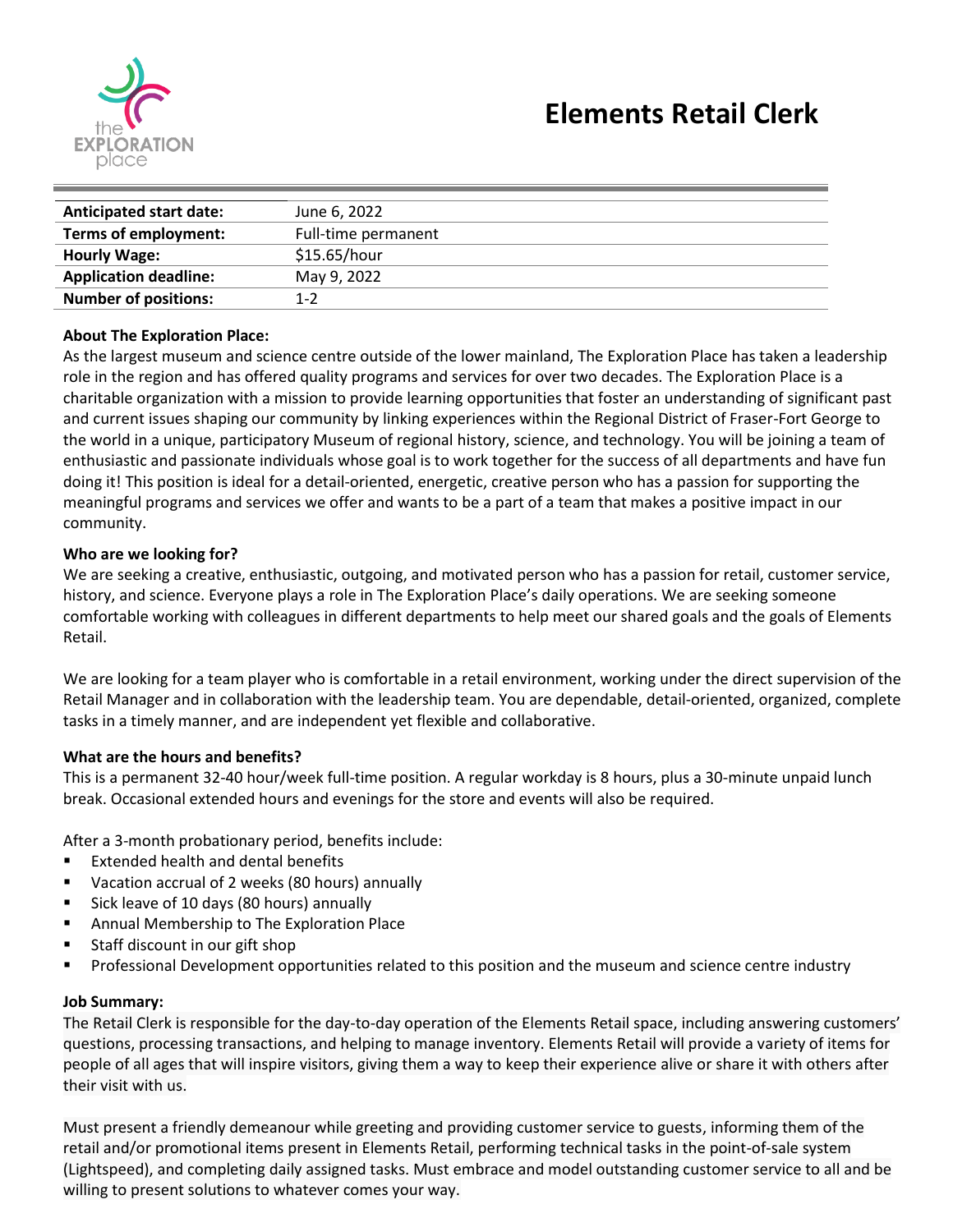### **The successful applicant will be responsible for the following:**

- Daily operations of the store
- Greeting customers, making them feel welcome
- Ensuring that all applicable policies, procedures, and regulations are followed, including communicable illness protocols
- Answering questions and addressing any concerns about items in the store
- **EXECT** Listening to customers to gain a thorough understanding of what they need and make recommendations
- Examining sales floor when the opportunity presents itself to ensure merchandise is well-stocked, wellmaintained, and properly rotated
- Assisting in processing, checking, and stocking inventory shipments
- Providing exemplary customer service
- Processing transactions, handling cash, processing debit/credit cards, and performing returns or exchanges as needed using a web-based POS system
- Maintaining the physical appearance and cleanliness of the store, ensuring that the facility and all equipment remain in good repair, and creating a polished aesthetic for the retail area
- Processing e-commerce orders, including but not limited to receiving, fulfilling, shipping, and returns
- Increasing customer loyalty by establishing relationships with potential and actual repeat customers and managing and resolving all customer service issues
- Ensuring accurate reporting of sales figures and other financials as required
- Representing the Museum with the utmost integrity, exemplifying the values and mission of our organization
- Aiding with various special events as necessary
- Other duties as assigned

## **Knowledge, skills, and abilities we are looking for:**

- Canadian Citizenship or permanent resident status
- Possess a minimum of Grade 12 Graduation Diploma, Dogwood, or equivalent
- Must be willing to present a BC Vaccine Card showing full COVID-19 vaccination and abide by all COVID-19 regulations. If, over time, Health Canada updates its definition of "fully vaccinated" (such as requiring "booster" vaccine doses), employees will be expected to comply to maintain fully vaccinated status
- Possess strong oral and written communication skills
- Able to perform basic math, writing, and reading tasks without supervision
- Experience working in retail
- Ability to handle stressful situations while working in a fast-paced, customer-orientated facility, in cooperation with other staff and departments
- Must be friendly and possess strong interpersonal skills to deal tactfully and effectively with customers
- Ability to work closely and communicate respectfully with The Exploration Place team at large
- Be a self-motivated team player
- Possess excellent time management and multi-tasking skills
- Be familiar and comfortable with software, including but not limited to Microsoft Office Suite programs, Office 365, Internet, email, and Point of Sale Systems
- Be familiar and comfortable with communication and collaboration tools such as Zoom and SLACK
- Must show flexibility when asked to perform other tasks as needed
- Ability to work evenings, holidays, and weekends as scheduled
- Be able to lift and/or move up to 50 pounds on select occasions and stand for long periods

### **The following will be considered an asset for this position:**

- Training or experience related to retail and customer service
- Hands-on experience with retail Point of Sale systems

# **The Exploration Place is an equal opportunity employer.**

We do not discriminate against ability, ethnicity, gender identity, socioeconomic background, or sexual orientation. We strongly encourage applications from racialized individuals, under-represented communities, diverse backgrounds, identities, and experiences. We're looking for motivated, compassionate people who can execute from the ground up. The Exploration Place is committed to providing our team members with safe, quality work experience, employability skills, and access to career development through professional development opportunities and mentoring. We use an in